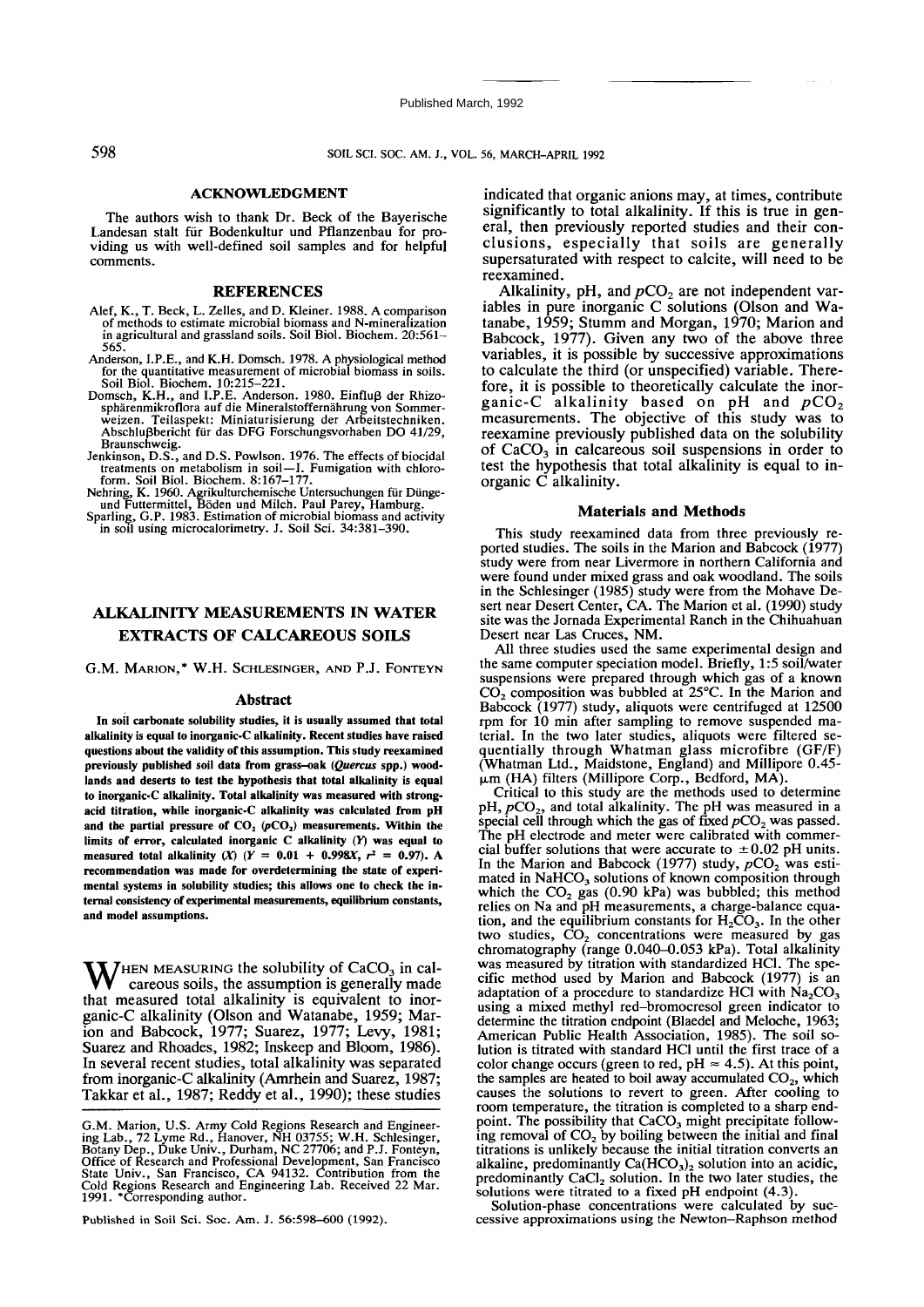with a computer program that corrected for the presence of ion pairs (Marion and Babcock 1977; Marion, 1991). The convergence criterion was that successive estimates of each constituent had to agree within  $\pm 1\%$  for every solutionphase constituent. At each iteration, the ionic strength was reestimated and then used to estimate activity coefficients using the Davies equation (Lindsay, 1979). Ion pairs were considered between the cations,  $Ca^{2+}$ ,  $Mg^{2+}$ ,  $K^+$ , and Na+, and the anions,  $HCO_{\frac{2}{3}}$ ,  $CO_{\frac{2}{3}}$ , and  $SO_{\frac{2}{3}}$ . Stability constants for the ion pairs and  $H_2CO_3$  were taken from Lindsay (1979).

The computer program has three input options requiring a specification of (Option 1) pH and alkalinity, or (Option 2)  $pCO<sub>2</sub>$  and alkalinity, or (Option 3)  $pCO<sub>2</sub>$  and pH. Given any one of these options plus measurements of total dissolved Ca, Mg, K, Na, Cl, and  $SO_4$ , the program calculates the true ionic concentrations in the solution phase. Copies of this program (on disk), written in TrueBASIC and operating on either a Macintosh or MS-DOS (IBM-compatible) computer in stand-alone versions, are available from the corresponding author.

At present, the computer program in Options 1 and 2 assumes that measured total alkalinity is equivalent to inorganic-C alkalinity, and therefore partitions the alkalinity among the inorganic-C species. If this assumption is incorrect, then the program will overestimate the true inorganic-C concentrations and, as a consequence, overestimate the true ion activity products for  $CaCO<sub>3</sub>$ . Given measurements of  $pCO<sub>2</sub>$  and  $pH$  (Option 3), however, the computer program will calculate the true concentrations of inorganic-C species, which can then be compared with the measured total alkalinity.

#### **Results and Discussion**

For the regression of calculated inorganic-C alkalinity on measured total alkalinity (Fig. 1), the intercept of the regression line  $(0.01)$  is not significantly different from 0.0, and the slope (0.998) is not significantly different from 1.000; 97% of the variation is accounted for by this regression equation. There are a few data points somewhat far removed from the regression line, but these are probably measurement errors. A few points at low alkalinities from Marion et al. (1990) may be a systematic deviation from the regression line, suggesting that total alkalinity may not always be equal to inorganic-C alkalinity. Overall, however, calculated inorganic-C alkalinity is equal to



**Fig. 1. A comparison between calculated inorganic-C alkalinity and measured total alkalinity from three previous studies.**

measured total alkalinity. Recently, in a reevaluation, Suarez et al. (1990) also concluded that total alkalinity was equal to inorganic-C alkalinity.

On the other hand, there are clearly cases where the two measures of alkalinity are not equal. For example, Amrhein and Suarez (1987) examined CaCO<sub>3</sub> solubility in the presence of decomposing plant materials; provisions were made in the analytical methods to separate total and inorganic-C alkalinities. Noncarbonate alkalinities reached values as high as 1.2 mmol<sub>c</sub>  $L^{-1}$  in the latter study. In another study by Reddy et al. (1990), there was a consistent difference between total alkalinity estimated by strong-acid titration and inorganic-C alkalinity estimated from dissolved inorganic C. Takkar et al. (1987) attributed lack of agreement between titratable alkalinity and an independent estimate of dissolved inorganic C to the presence of organic compounds in solution.

Critical to the interpretation of alkalinity measurements is the method used. The end point in the alkalinity titration is not sharp due to the presence of accumulated  $CO<sub>2</sub>$  (Blaedel and Meloche, 1963; Stumm and Morgan, 1970; American Public Health Association, 1985). This end point can be sharpened considerably, and accuracy and precision improved, by removing accumulated  $CO<sub>2</sub>$  from the solution either by scrubbing with  $CO<sub>2</sub>$ -free air during titration or by boiling off the  $CO<sub>2</sub>$  prior to final titration. Where accuracy and precision are paramount, provision should be made for removing accumulated  $CO<sub>2</sub>$  in the alkalinity titration.

In laboratory experiments with carbonate systems, it is possible to measure or control pH, *pCO2,* and alkalinity. To estimate equilibrium aqueous-phase chemical compositions, two of the latter three properties must be known (assuming total alkalinity = inorganic-C alkalinity). Measuring all three properties leads to an overdetermination of the state of the system. This overdetermination allows one to check the internal consistency of experimental measurements, equilibrium constants, and model assumptions. Thirty years ago, there were major uncertainties concerning the validity of pH measurements (Olson and Watanabe, 1959; Jenny, 1961); today the interpretation of alkalinity is in question. These uncertainties can frequently be eliminated by overdetermining the state of experimental systems, as was done in this study by measuring pH, *pCO2,* and alkalinity. Where possible in solubility studies, experimental systems should be overdetermined.

## **REFERENCES**

- Amrhein, C., and D.L. Suarez. 1987. Calcite supersaturation in soils as a result of organic matter mineralization. Soil Sci. Soc. Am. J. 51:932-93
- American Public Health Association. 1985. Standard methods for the examination of water and wastewater. 16th ed. American<br>public Health Association, Washington, DC.<br>Blaedel, W.J., and V.W. Meloche. 1963. Elementary quantitative<br>analysis: Theory and practice. 2nd ed. Harper & Row, New
- York.
- Inskeep, W.P., and P.R. Bloom. 1986. Calcium carbonate supersaturation in soil solutions of Calciaquolls. Soil Sci. Soc. Am. J. 50:1431–1437
- Jenny, H. 1961. Reflections on the soil acidity merry-go-round.
- Soil Sci. Soc. Am. Proc. 25:428-432.<br>Levy, R. 1981. Ionic activity product of calcium carbonate pre-<br>cipitated from soil solutions of different degrees of supersatur-<br>ation. Soil Sci. Soc. Am. J. 45:1070-1073.